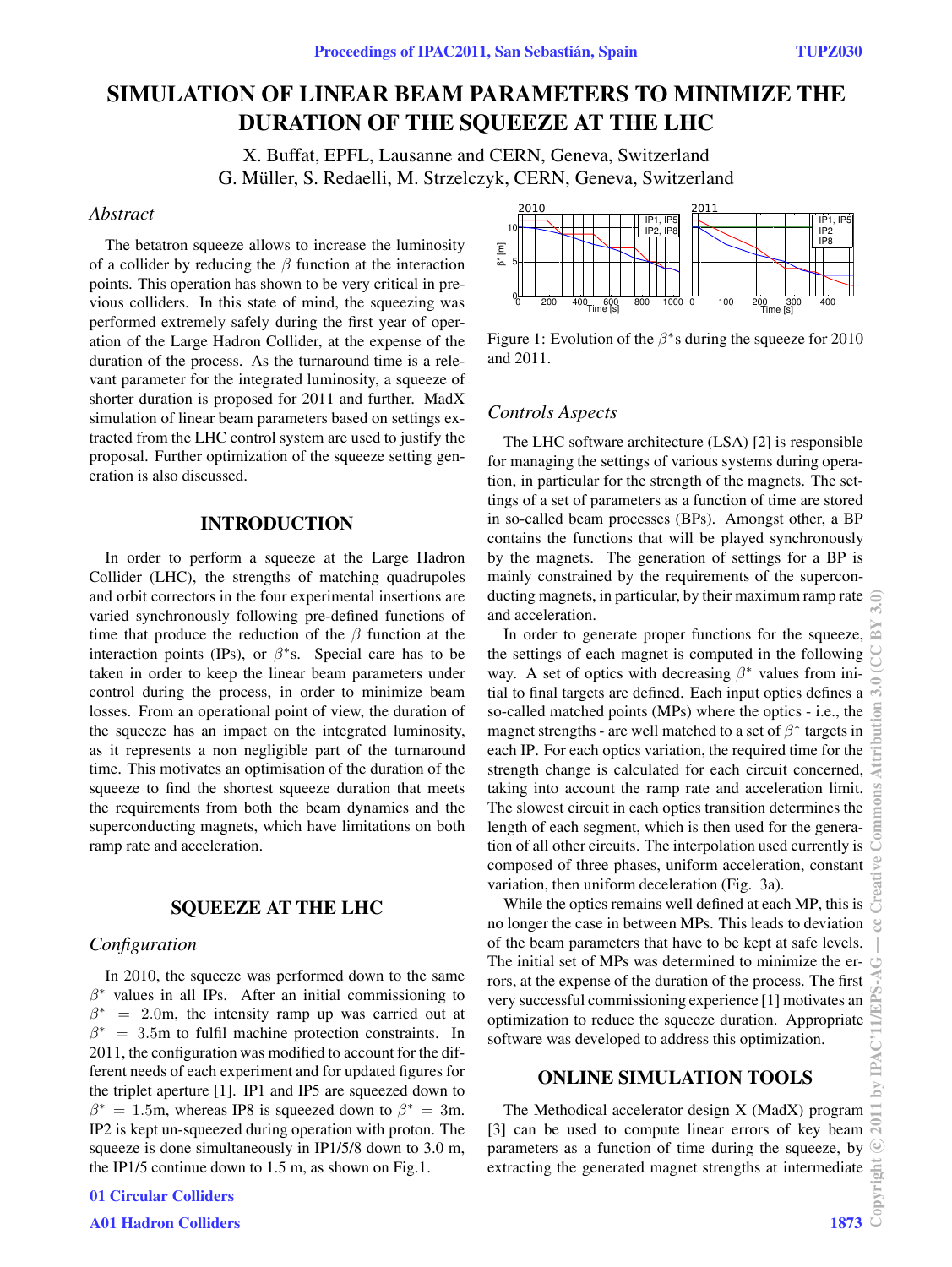

Figure 2: Comparison between the two beams of the correction provided by the tune feedback system during the first run of the un-squeeze BP. The transient errors have been corrected in beam 1 based on the simulation.

points in time. A novel software, the *Beam Process Scanner*, was developed within the MADX online applications [4] to automatize this analysis. This tool is available online in the LHC control room and allows one to run MADX on the settings that are generated for each magnet in the machine, taking into account the real current profiles versus time for precise evaluation of the time-dependent errors. Even though it was developed for squeeze studies, the tool is generic and has in fact been used for other setting functions, like ramp functions.

The *Beam Process Scanner* is used to validate generated settings before using them with beam and also to optimize the duration of squeeze BPs. For different sets of MPs, the errors on various beam parameters are evaluated. The duration of the squeeze is minimized by reducing the number of MPs while keeping transient errors at a minimum. The application for the 2011 squeeze configuration is presented in the next Section.

The validation of simulation from the *Beam Process Scanner* has been first addressed in [5] and also in various optics commissioning tests carried out in 2011. For example, Fig. 2 shows an example of simulation results compared to beam measurements performed during the 2011 commissioning of the un-squeeze to 90 m [6]. The simulations were very successfully used to perform a simulationbased feed-forward corrections of the tunes during the 1842s long un-squeeze. The simulated tune variations were trimmed into the machine as corrections to reduce the transient tune variations. An additional beam-based feedforward correction was required to minimise errors not included in the linear model.

## **OPTIMISATION OF THE LHC SQUEEZE DURATION**

#### *Boundary Conditions*

For a given  $\beta^*$  target, the duration of the squeeze functions depends mainly (1) on the maximum ramp rate achievable by the slowest magnets, (2) on the number of matched points and (3) on the type of interpolation used to vary the strengths between consecutive optics. (1) is constrained by the hardware properties of magnets, which have limited ramp rate and acceleration, this cannot easily be Equinized without hardware changes. As explained above,<br>  $\frac{1}{2}$ <br>  $\frac{1}{2}$  1874



Figure 3: Generated settings for a fictive parameter between three MPs, using different methods.



Figure 4: Maximum  $\beta_{\text{beat}}$  expected from the simulation of squeeze BPs of different duration with target  $\beta^*$  of 2011.

(2) is constrained by the budget that can be allowed for the transient errors of key beam parameters. The budgets depend on various machine constraints and also on the effectiveness of the correction schemes, online or not. For the optimization at the LHC, we considered a budget of about 4% for the  $\beta_{\text{beat}}$ , of  $5 \cdot 10^{-3}$  for the tune and about 1 unit for the chromaticity. These are transient errors added on top of the machine imperfections. An optimization of (2) is discussed, the options concerning (3) are discussed as a possible future improvement.

During the commissioning of the squeeze, running through the whole squeeze without corrections would be difficult because of small unknowns of the magnetic model can cause intolerable errors and beam losses, requiring several time-consuming iterations of feed-forward corrections before converging on stable corrections. The possibility to stop the execution of the squeeze functions at intermediate MPs was therefore implemented in the controls system [7]. This is made possible by adding the constrain that the derivative of the magnet current functions is zero at the MPs, which lengthens the functions (Fig. 3a). The number of intermediate optics is therefore a crucial parameters for the squeeze duration optimization. In order to minimize the duration of the squeeze, different BPs are generated with different sets of MPs, the maximum error in the beam parameters are then simulated to find the squeeze of minimum duration that respects the error budgets.

**Squeeze Function for 2011** The operation experience of 2010 showed that closed-orbit, tune, chromaticity and coupling were well reproducible during the squeeze and could be kept under good control by online feedback systems and by regular feed-forward corrections [8, 9]. The driving parameter for the optimization of squeeze

> 01 Circular Colliders A01 Hadron Colliders